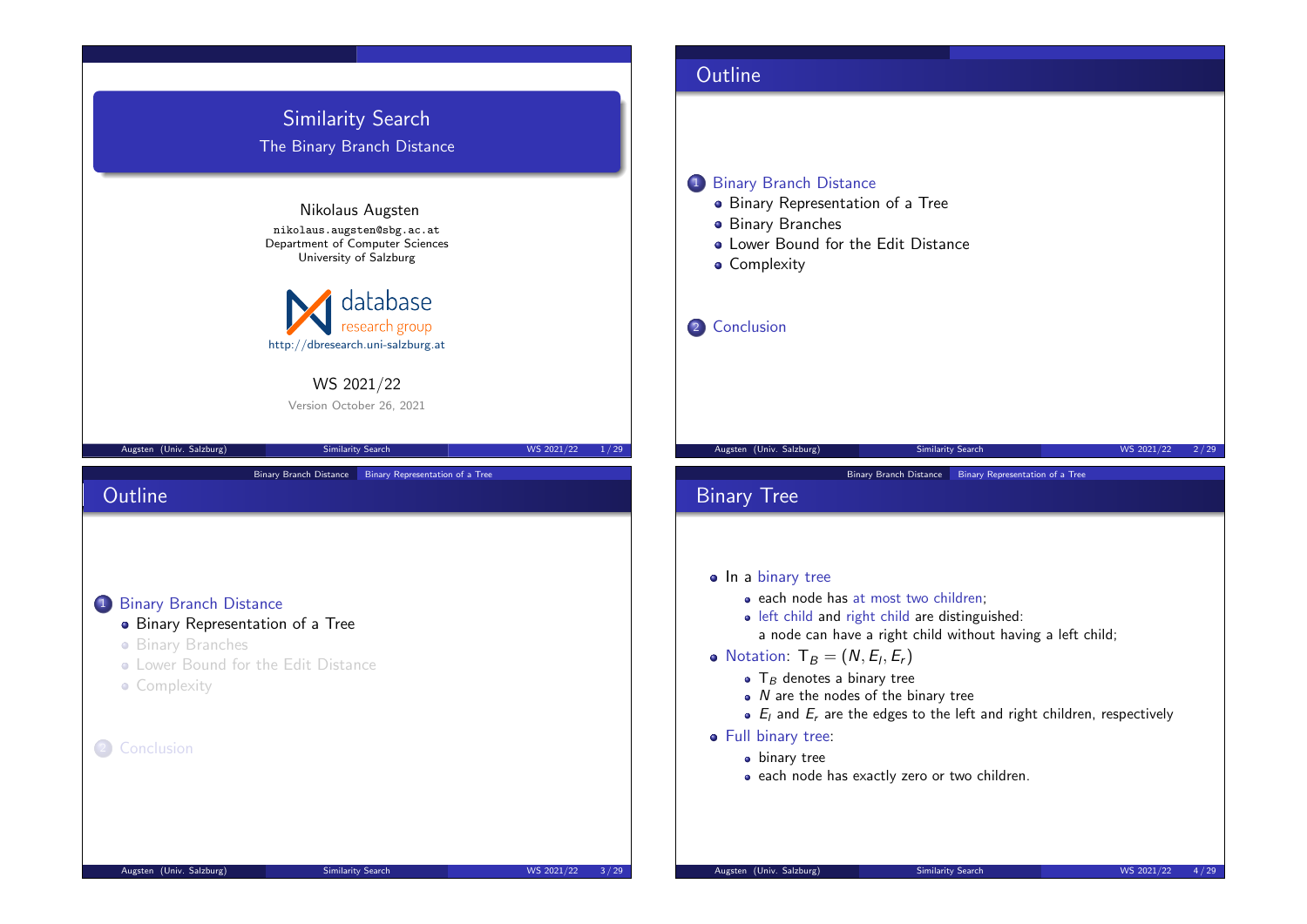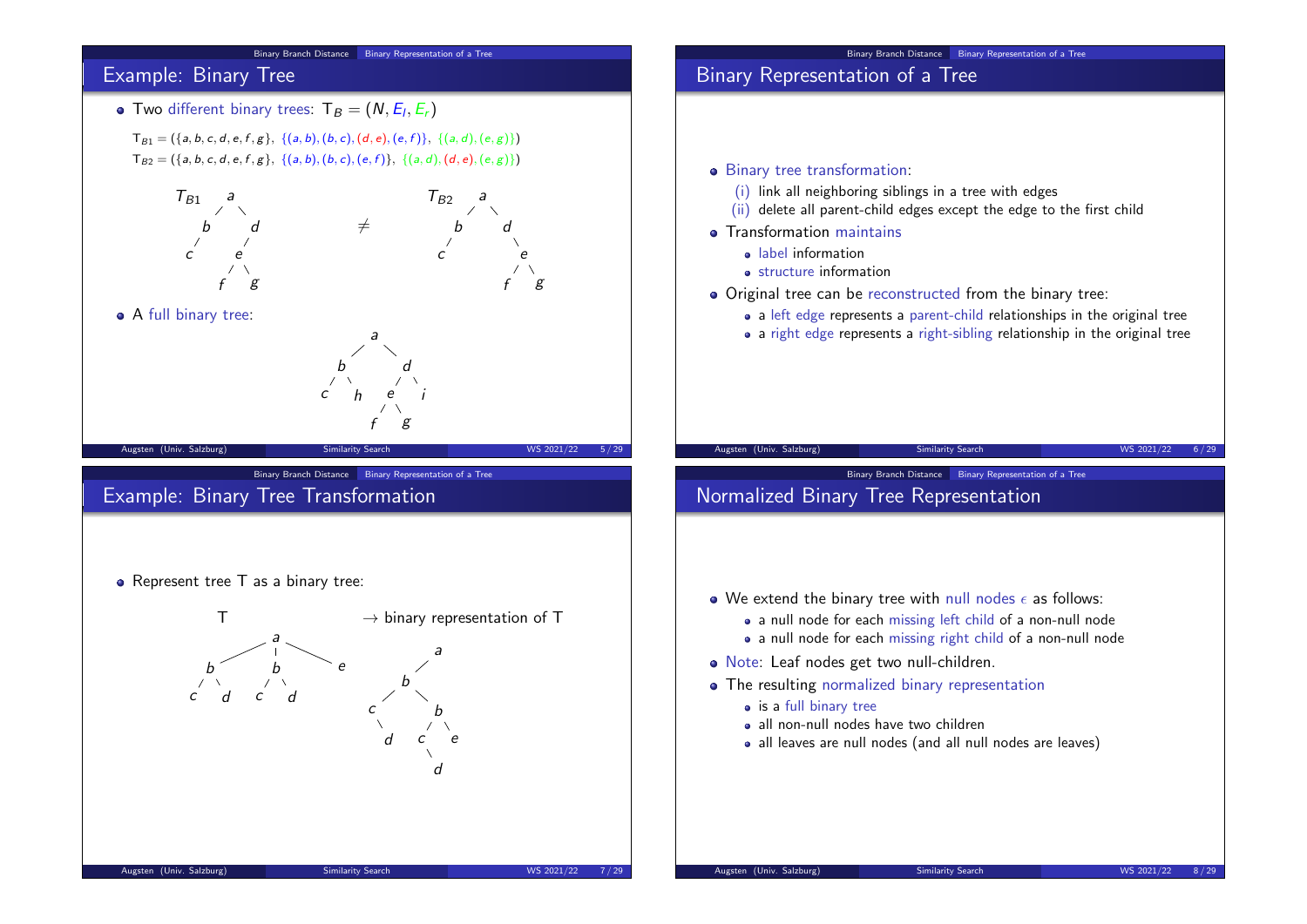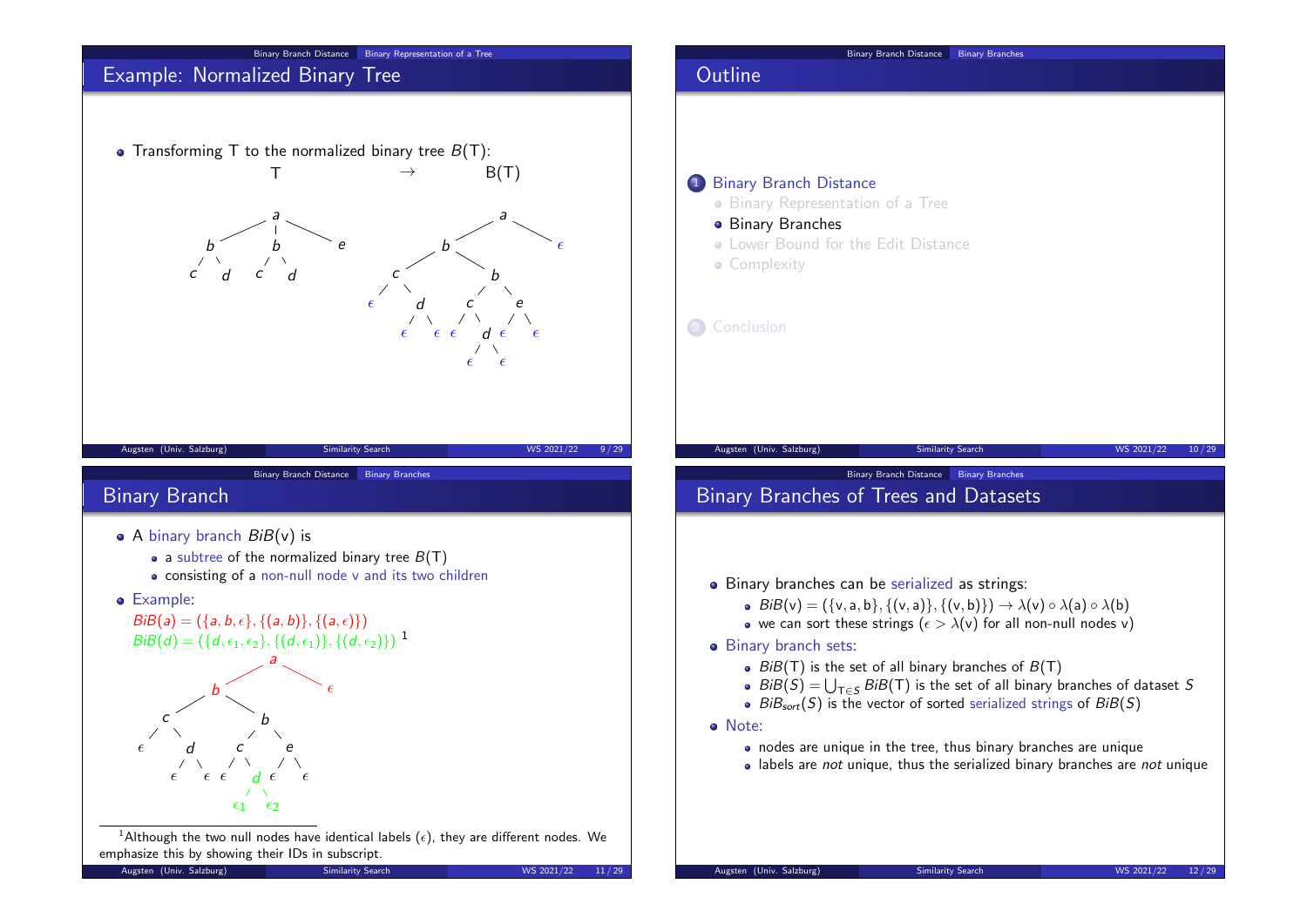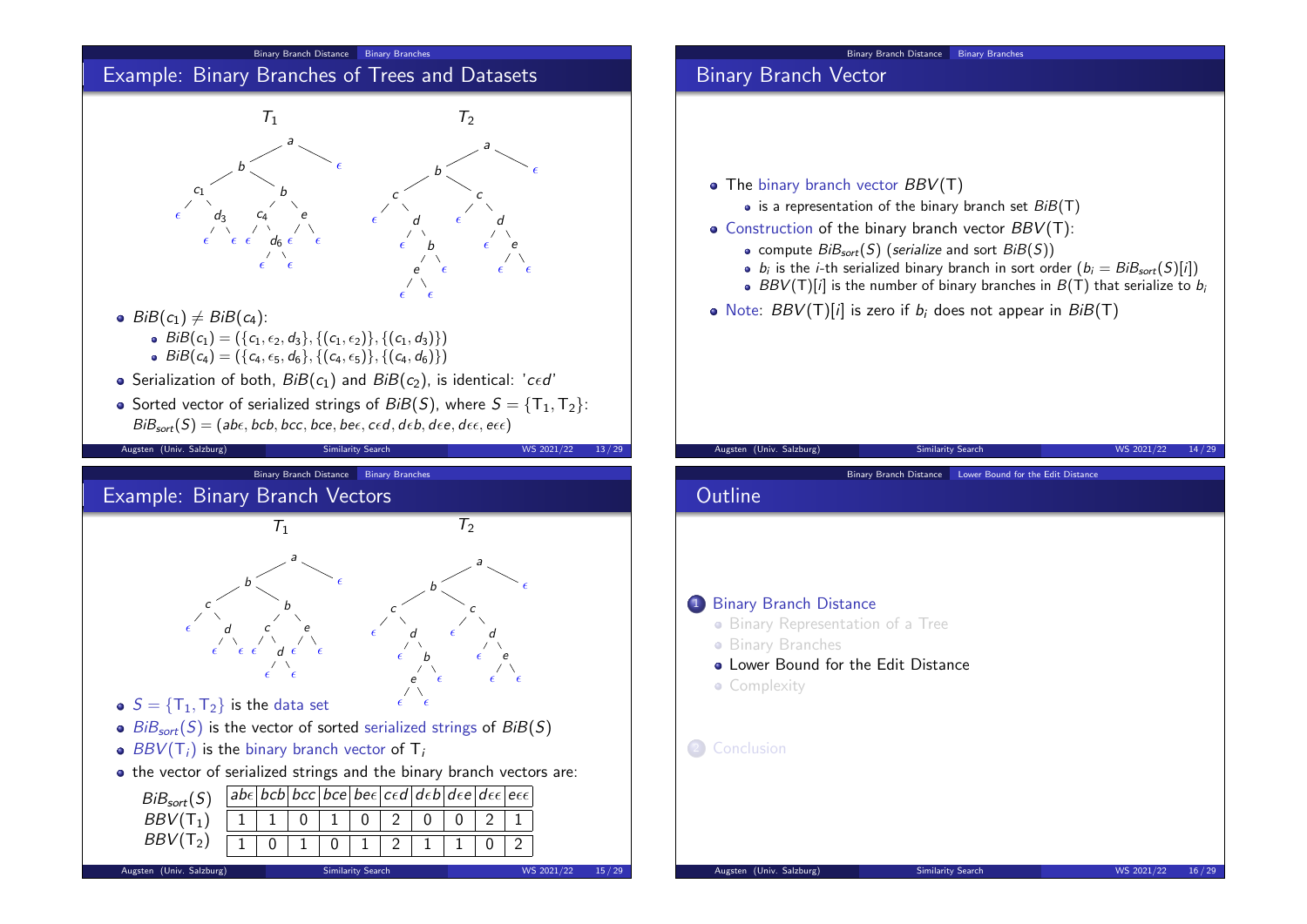#### Binary Branch Distance Lower Bound for the Edit Distance

# Binary Branch Distance [YKT05]

#### Definition (Binary Branch Distance)

Let  $BBV(T) = (b_1, \ldots, b_k)$  and  $BBV(T') = (b'_1, \ldots, b'_k)$  be binary branch vectors of trees T and T', respectively. The binary branch distance of T and  $\mathsf{T}'$  is

$$
\delta_B(\mathsf{T},\mathsf{T}')=\sum_{i=1}^k|b_i-b'_i|.
$$

• Intuition: We count the binary branches that do not match between the two trees.

| Augsten (Univ. Salzburg)                                                                                          | Similarity Search                                                                                                            | WS 2021/22<br>17/29                                                                             |
|-------------------------------------------------------------------------------------------------------------------|------------------------------------------------------------------------------------------------------------------------------|-------------------------------------------------------------------------------------------------|
| Example: Binary Branch Distance                                                                                   | Binary Branch Distance<br>Lower Bound for the Edit Distance                                                                  |                                                                                                 |
|                                                                                                                   | • The normalized binary tree representations are:                                                                            |                                                                                                 |
| $B(T_1)$<br>b<br>C<br>$\epsilon$<br>d<br>$\epsilon$ $\epsilon$ $\epsilon$ $d$ $\epsilon$ $\epsilon$<br>$\epsilon$ | a<br>$\epsilon$<br>b<br>b<br>$\epsilon$<br>$\epsilon$<br>d<br>$\epsilon$<br>b<br>$\epsilon$<br>e<br>$\epsilon$<br>$\epsilon$ | $B(T_2)$<br>a<br>€<br>$\epsilon$<br>d<br>$\epsilon$ e<br>$\epsilon$<br>$\epsilon$<br>$\epsilon$ |
| Augsten (Univ. Salzburg)                                                                                          | Similarity Search                                                                                                            | WS 2021/22<br>19/29                                                                             |

### Example: Binary Branch Distance

• We compute the binary branch distance between  $T_1$  and  $T_2$ :



Binary Branch Distance Lower Bound for the Edit Distance

Binary Branch Distance Lower Bound for the Edit Distance

## Example: Binary Branch Distance

• The binary branch vectors of  $T_1$  and  $T_2$  are:

| BiB <sub>sort</sub> (S) |  |  |  | $ abc bcb bcc bce bec c\epsilon c\epsilon d\epsilon b d\epsilon e d\epsilon\epsilon e\epsilon\epsilon $ |  |  |
|-------------------------|--|--|--|---------------------------------------------------------------------------------------------------------|--|--|
| $BBV(T_1)$              |  |  |  |                                                                                                         |  |  |
| BBV(T <sub>2</sub> )    |  |  |  |                                                                                                         |  |  |

• The binary branch distance is

$$
\delta_B(\mathsf{T}_1, \mathsf{T}_2) = \sum_{i=1}^{10} |b_{1,i} - b_{2,i}|
$$
  
=  $|1 - 1| + |1 - 0| + |0 - 1| + |1 - 0| + |0 - 1| +$   
=  $|2 - 2| + |0 - 1| + |0 - 1| + |2 - 0| + |1 - 2|$   
= 9,

where  $b_{1,i}$  and  $b_{2,i}$  are the *i*-th dimension of the vectors  $BBV(T_1)$ and  $BBV(T_2)$ , respectively.

Augsten (Univ. Salzburg) Similarity Search WS 2021/22 20/29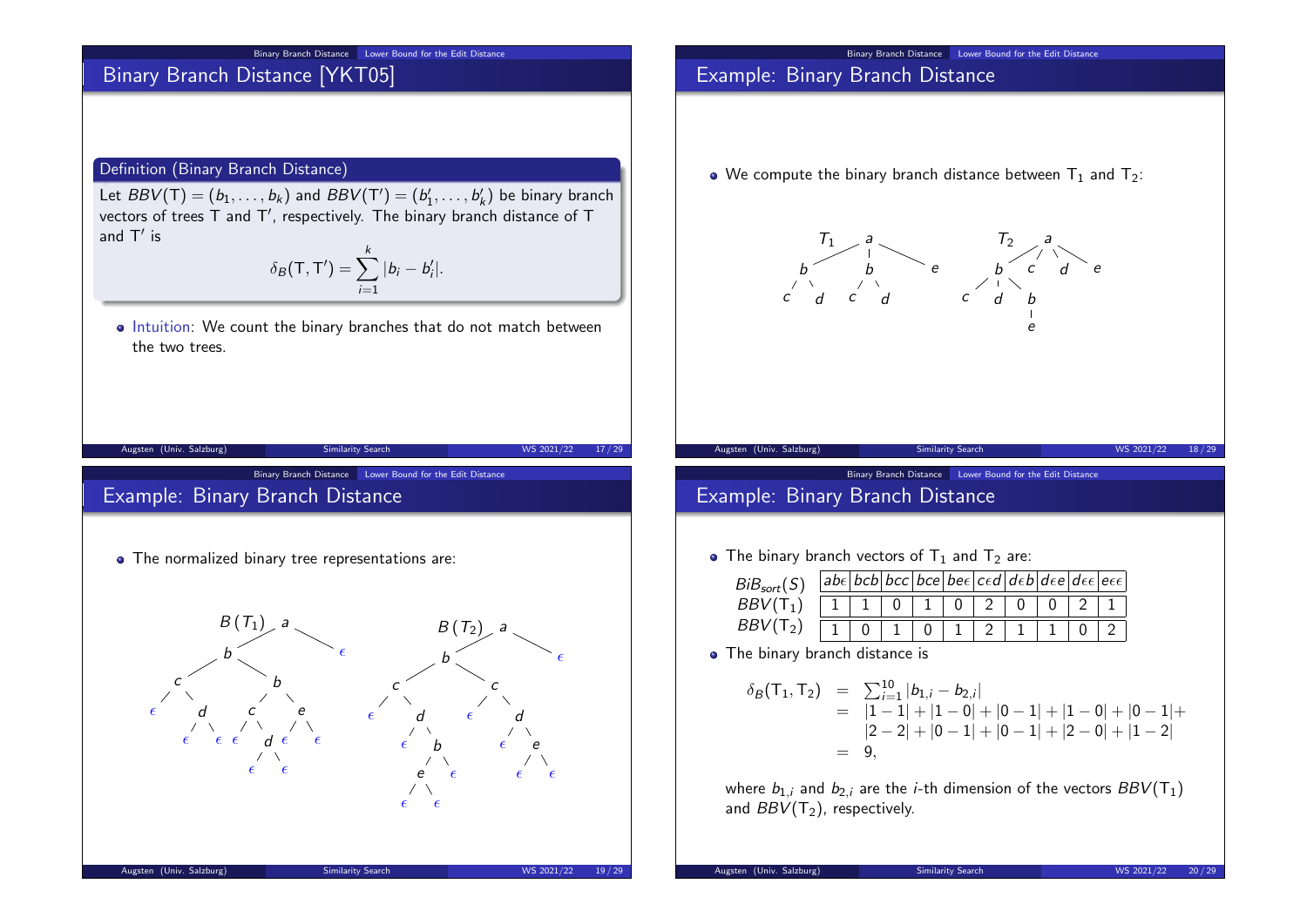

#### Proof Sketch: Illustration for Rename • transform  $T_1$  to  $T_2$ : ren(c, x) g a  $b \times$ e f g  $\bullet$  binary trees  $B(T_1)$  and  $B(T_2)$ a  $\epsilon$  c  $\epsilon$   $\epsilon$ g  $\epsilon \qquad \epsilon$  $\epsilon$ a b  $\epsilon$  x e  $\epsilon$  f  $\epsilon$   $\epsilon$ g  $\epsilon$   $\epsilon$  $\epsilon$ • Two binary branches ( $b \epsilon c$ ,  $c e g$ ) exist only in  $B(T_1)$ • Two binary branches ( $b \in x$ ,  $x e g$ ) exist only in  $B(T_2)$  $\delta_t(T_1,T_2) = 1$  (1 rename)  $\delta_B$  $(T_1, T_2) = 4$  (4 binary branches different) Augsten (Univ. Salzburg) Similarity Search WS 2021/22 22/29 Binary Branch Distance Lower Bound for the Edit Distance

Binary Branch Distance Lower Bound for the Edit Distance

• In general it can be shown that • Rename changes at most 4 binary branches • Insert changes at most 5 binary branches • Delete changes *at most* 5 binary branches Each edit operation changes at most 5 binary branches, thus  $\delta_B(\mathsf{T},\mathsf{T}')\leq 5\times \delta_t(\mathsf{T},\mathsf{T}').$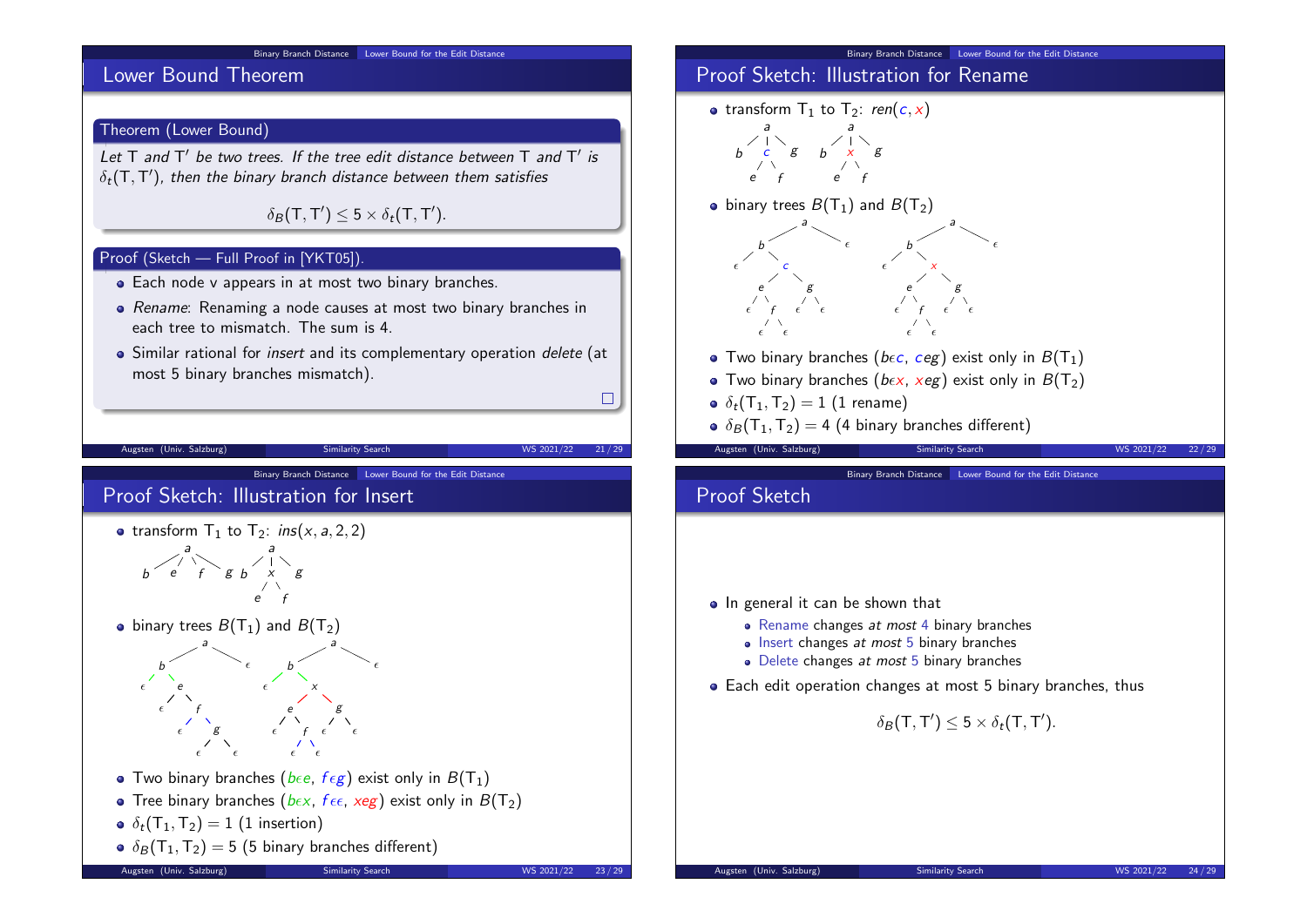